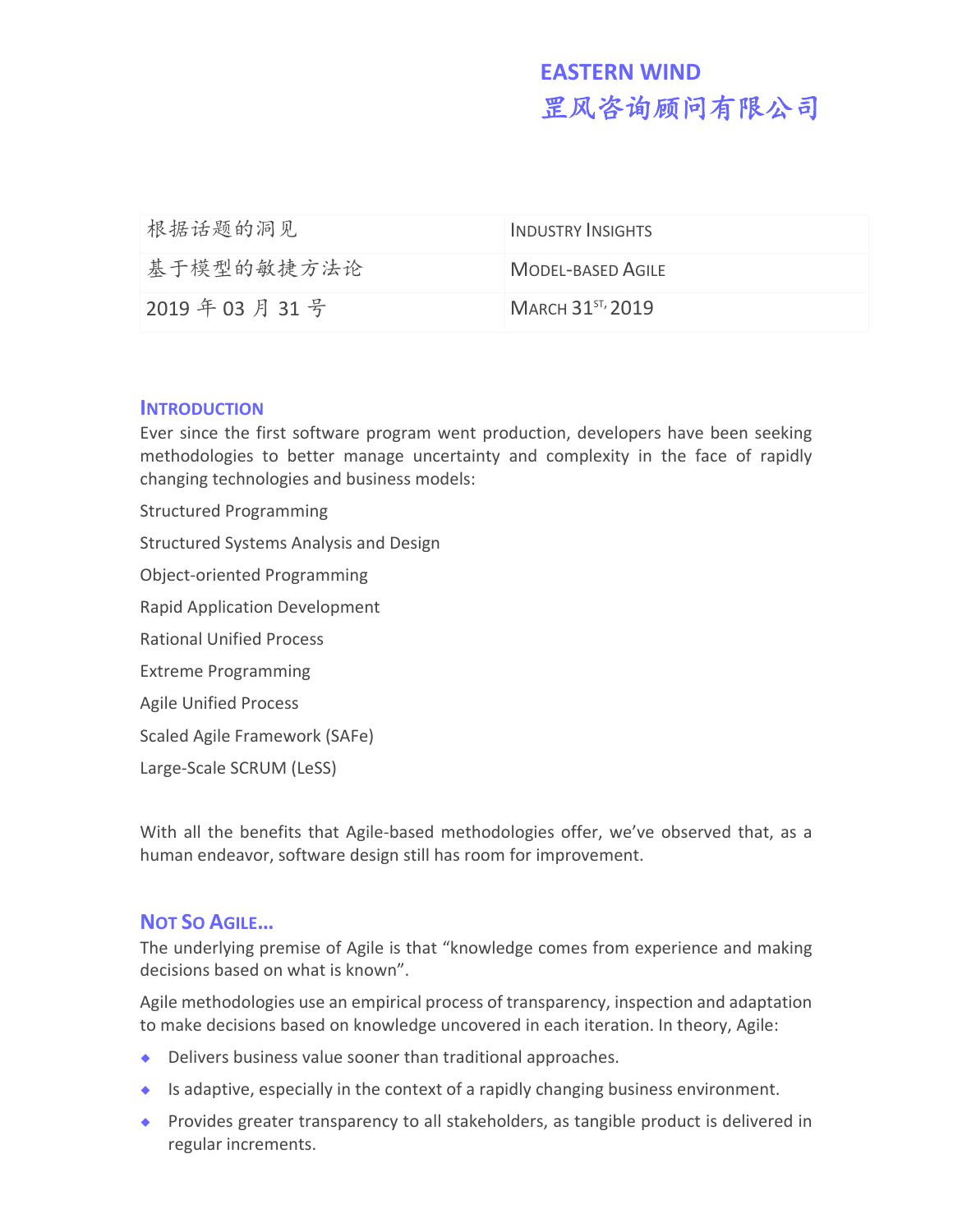Reduces risk by encouraging integration sooner rather than later.

But in practice, we've encountered projects that don't conform to expected outcomes…

- The software components developed in later stages of an Agile-driven project can have a material impact on components that have already been produced and released, thereby triggering redesign of "done" work.
- $\bullet$  As a project progresses, the cost of resolving technical debt associated with late stage component development is cumulative – as a project's portfolio of implemented functionality increases, so does the total cost of any rework.
- The prioritization algorithm for managing backlog items may not always result in a scalable or extensible application architecture.
- Finally, since teams are (presently) made up of humans, there is a tendency to focus on simpler use cases at the outset of a project – more complex use cases tend to have more dependencies on other components, some of which may not have been developed yet.

How can we address these issues without compromising the real value of Agile methodologies?

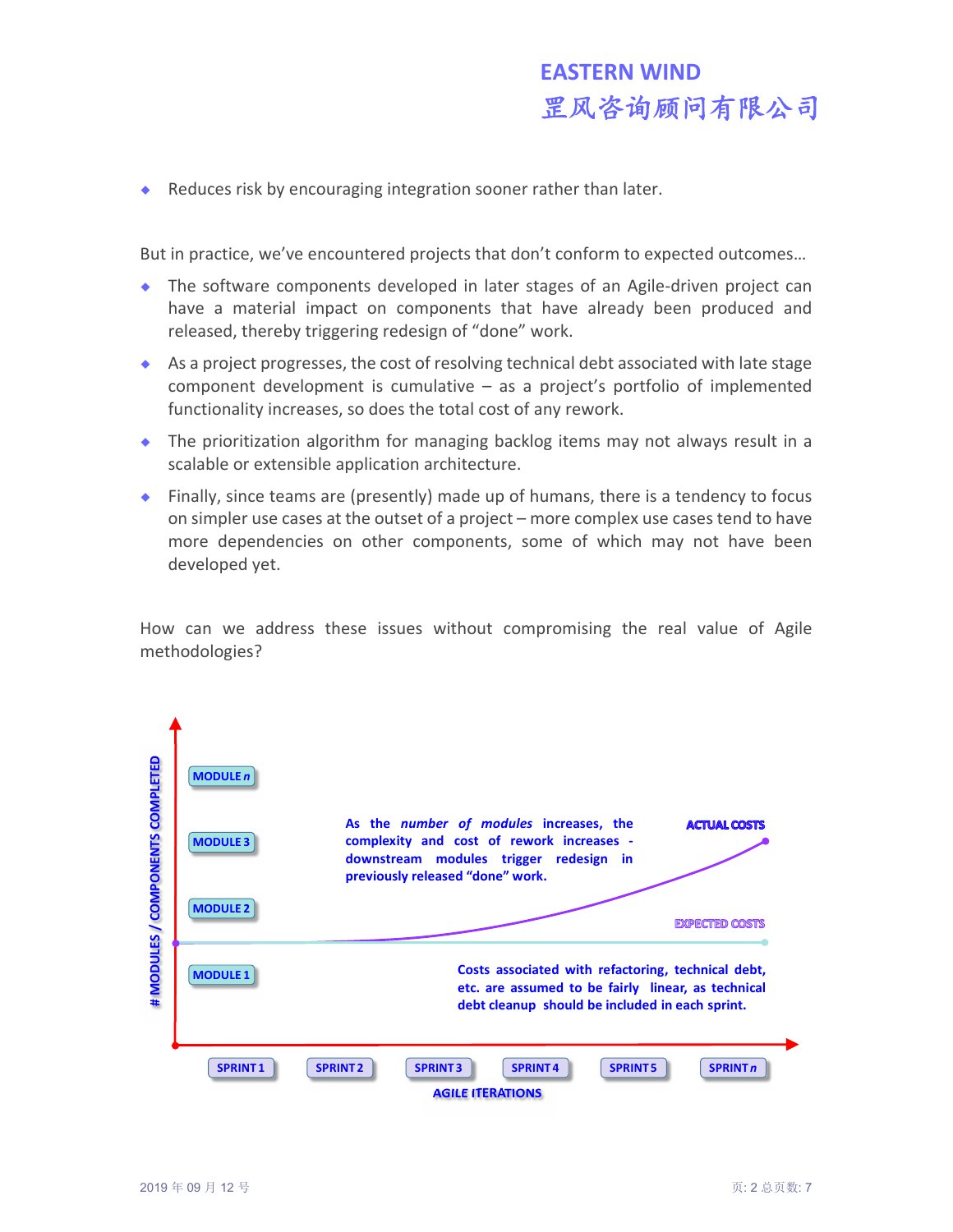## **BORROWING FROM THE BUILDING TRADES…**

In the construction sector, there are established (and self-evident) procedures for building a house.

No carpenter in his/her right mind would dream of building a house without a blueprint, a foundation and a frame. The thought of building rooms in accordance with which one has the "highest value" doesn't make sense – one wouldn't start construction by first building the kitchen, then the upstairs bathroom and then the living room (if those happened to be your priorities).

In many respects, developing software is analogous to building a house – you need a blueprint, a foundation and a frame, in that order. But software diverges from this paradigm in the dimension of innovation – regardless of the particulars of a house design, it's generally a variation on a time-tested model. Software, on the other hand, is constantly evolving at a rapid pace.

Is it even possible to create a blueprint, foundation and framework model for new software development? We think the answer is yes…and fairly recent developments in enabling technologies make a case for an optimized Agile methodology that can consistently and predictably manage complexity.

#### **MODEL-BASED AGILE**

We call the approach we've developed "model-based Agile" (MBA) – where process models are the "blueprint", data models are the "foundation" and prototypes are the "frame".

Some might argue that any Agile approach that uses process and data models is a backhanded way of reverting to traditional SDLC methodologies. But the premise of this approach is that Agile-based projects can benefit from an integrated model without compromising core Agile principles.

The underlying foundation of MBA is the use of process and date models that:

- **Provide a holistic context for each sprint and each Agile team, so that developers can** focus on selected backlog items knowing that "done" work will generally support downstream components.
- Initially focus on breadth vs. depth, in the sense that they represent the end-to-end business model to be supported by the project.
- **Provide only as much detail as is necessary to support each sprint and, in fact, are** elaborated in parallel with each sprint.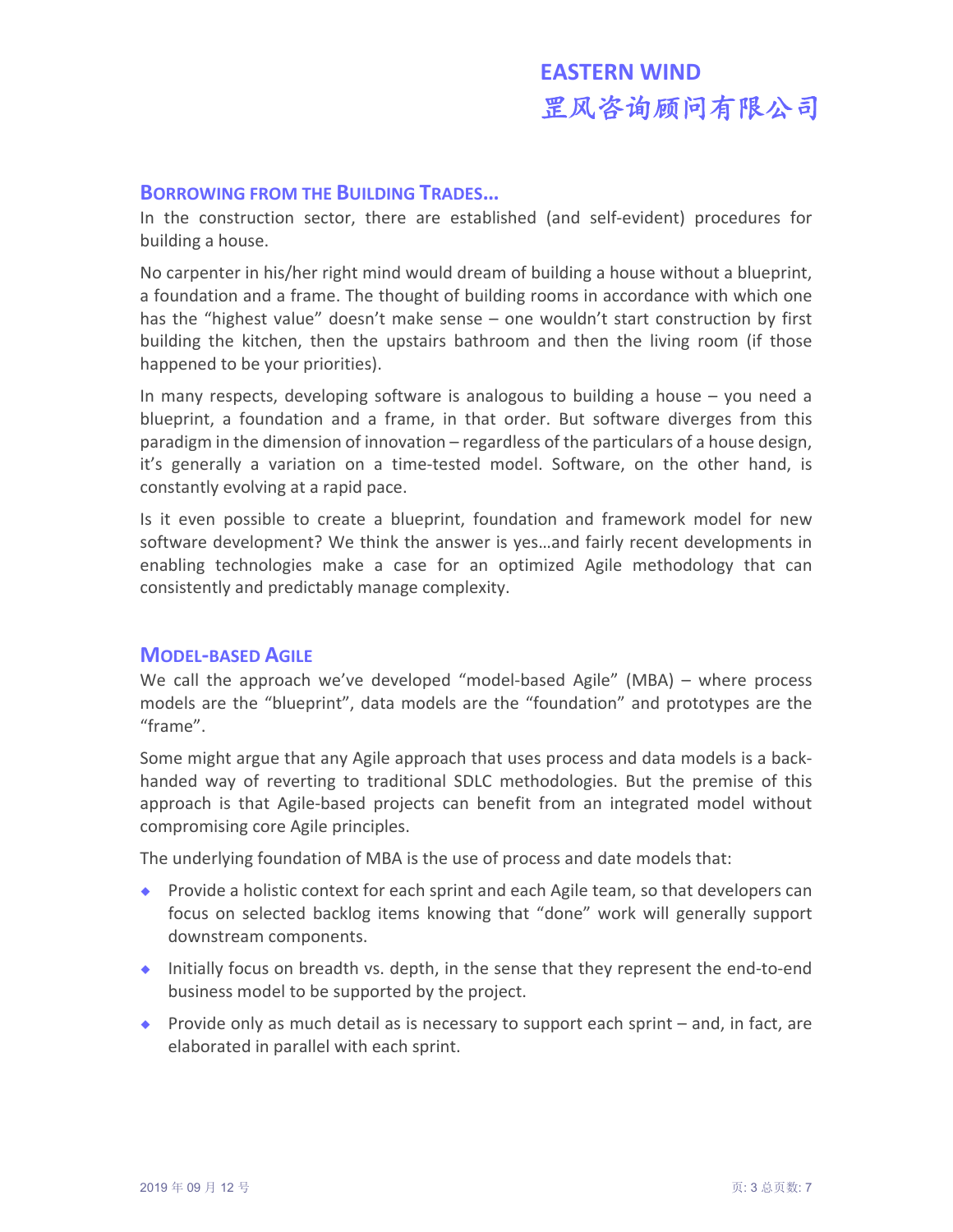#### **BENEFITS**

In our experience, MBA can substantially reduce risk, minimize rework and enable teams to deliver products with a significantly lower total cost of ownership (TCO) – at its core, MBA is a TCO-driven methodology:

- Backlog items are organized by process group, so that the entirety of a process is known, even if a subset of a process group's associated backlog is implemented in any given sprint.
- Backlog item selection is based (in part) on the foundational value of a component, meaning that backlog grooming and sprint planning fully incorporate dependencies between backlog items.
- Risk and complexity can be identified up-front so that costly design errors can be avoided.
- Risk and complexity management is based on progressive elaboration  $-$  it doesn't force teams into long-running (and unproductive) analysis.

#### **ORGANIZATIONAL IMPACT**

A key principle of MBA is that it must support, not disrupt, Agile teams. To that end, we'd like to propose the role of the "MBA Architect" - essentially a business architect who can serve up near-term process and data requirements in the context of a holistic model.

The MBA Architect acts as consultant to the Product Owner, ensuring that the backlog is aligned with a future state business model.

The MBA Architect also acts as a consultant to the development team, guiding them in their design efforts by highlighting downstream process and data issues that impact the design of any given sprint.

The MBA Architect must be highly sensitive to the cadence of a sprint by introducing relevant knowledge of downstream processes and data as a constraint to the sprint.

On smaller projects, an MBA Architect may participate as both a consultant and an analyst on the project team (although we'd like to note that a business architect and a business analyst have distinctly different skill sets).

#### **ENABLING TECHNOLOGIES – BPM**

Until relatively recently, analysts lacked efficient tools to document business processes. The chief limitation in using simple diagramming tools (e.g. Visio) is a lack of support for process decomposition. The inevitable result is that processes don't enable stakeholders and developers to focus on the right level of detail in each sprint – process discussions become a distraction, rather than an enabling mechanism.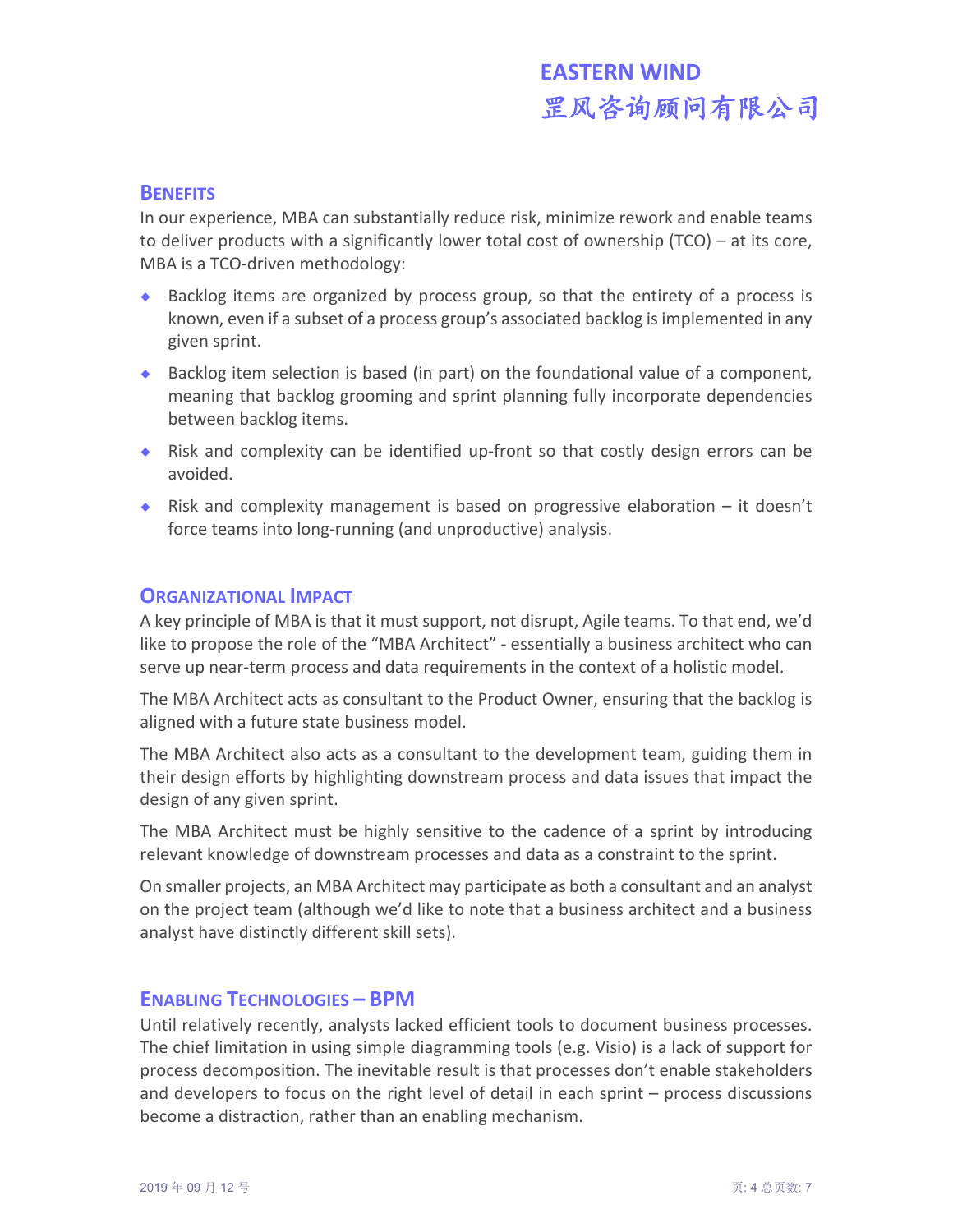A secondary limitation of diagramming tools is the inability to integrate data, functionality and other requirements in a holistic dependency analysis. As a result, Visio-based process models are one-off artifacts, distinct from the rest of the development effort.

In the last 10 years (give or take), process modeling repositories have matured into fully integrated requirements modeling tools that enable business architects to work in a topdown fashion:

- Process decomposition enables the MBA Architect to drive discussions with the Product Owner that simplify processes and identify root-cause impediments to optimized future state processes.
- At the same time, process decomposition lets development teams focus on precisely what is necessary to complete a sprint, while the MBA Architect continues to elaborate the process models ahead of the next iteration(s).
- Integrated repositories' sophisticated dependency analysis help identify risks before designs are coded.
- ◆ Finally, repository-based tools are focused on associations and attributes, not text in keeping with Agile principles, requirements are terse.

Signavio, a Gartner's Magic Quadrant® leader in the BPM space, is a cloud-based BPM solution with an intuitive, yet powerful, interface for progressive process decomposition and active metric-based process optimization.

# **ENABLING TECHNOLOGIES – DATA MODELING AND PROTOTYPING**

Low-code application development platforms have finally reached a level of maturity that they can now be used by development teams for data design, wireframes, prototyping and, in some cases, as the primary app dev platform.

Mendix is a Gartner Magic Quadrant<sup>®</sup> leader in the low-code aPaaS space  $-$  it is an integrated object-oriented data modeling tool capable of generating fully-functional apps that can be enhanced with a "non-programmatic" microflow rules engine. We've used it successfully to develop fully working applications in a fraction of the time it would take to write custom code.

But more often than not, we use Mendix as the primary data model, wireframe and prototyping tool in our MBA toolset:

- Object-oriented data design makes it possible for the MBA Architect to design a complete high-level data model to support all end-to-end processes.
- Generalizations can then be decomposed into specialized classes as the project proceeds through each sprint.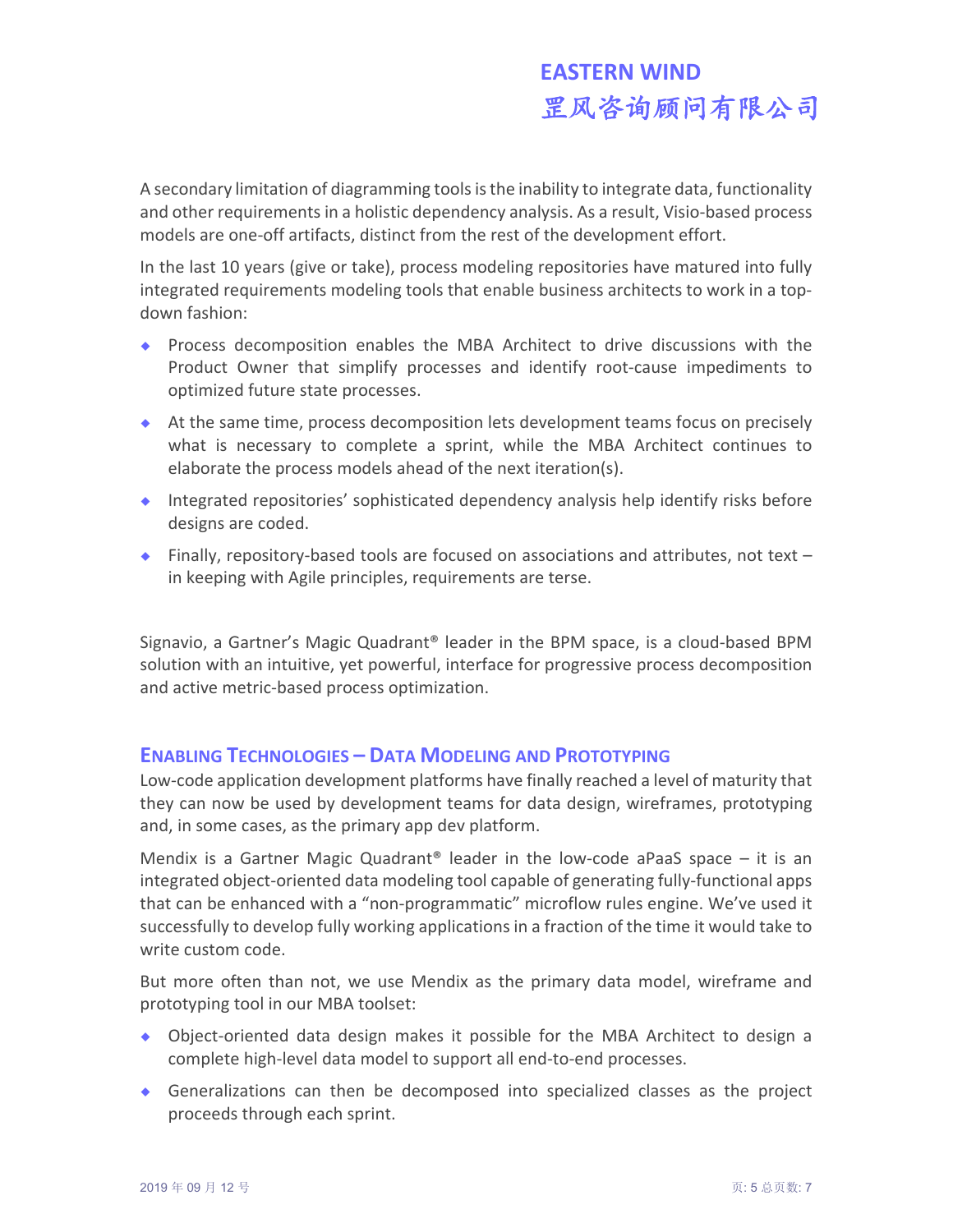Standalone wireframes are no longer necessary, as working screen and report prototypes can be quickly generated from the data design.

## **MBA METHODOLOGY ARCHITECTURE**

MBA artifacts are the foundation for each successive sprint – the methodology stack looks something like this:



**MODEL-BASED AGILE ARCHITECTURE**

#### **IMPLEMENTATION CONSIDERATIONS**

In keeping with our mantra of low-impact on Agile teams, we recommend that the MBA tasks and deliverables be loosely-coupled with Agile product development.

Notwithstanding this loosely-coupled relationship, MBA introduces a certain lead-time issue in order to prepare baseline process and data models to be used by the development team – the MBA Architect needs the equivalent of two "sprints" to prepare the initial models.